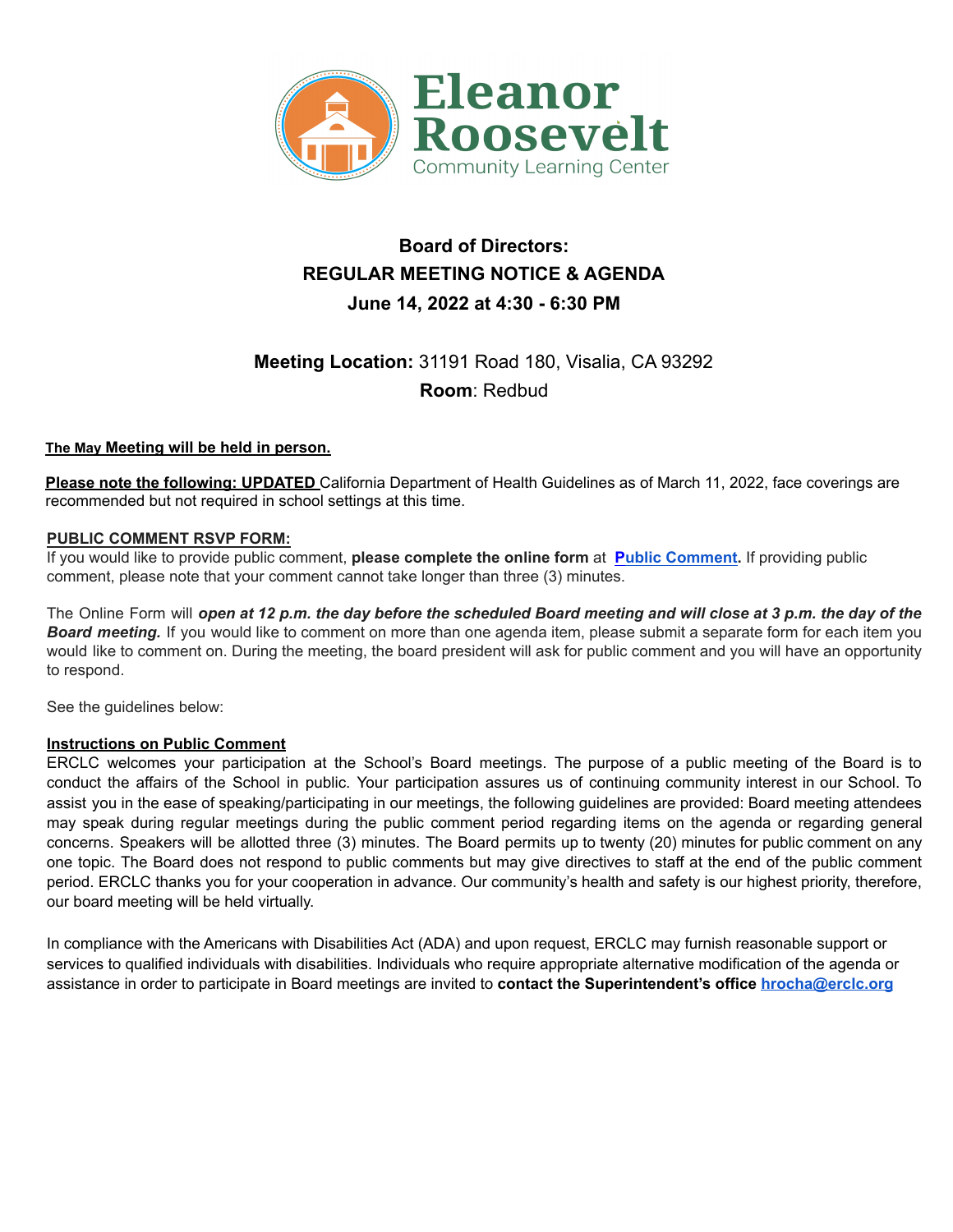## 1. OPENING BUSINESS

## 1.1 CALL PUBLIC SESSION TO ORDER

## 1.2 ROLL CALL FOR DETERMINATION OF QUORUM

# 1.3 REVISIONS AND/OR APPROVE AGENDA

# 1.4 PUBLIC COMMENT

1. The Board will hear all public comment at this time, including general public comment on any school related topic as well as public comment on items listed on the agenda, including closed session items. No individual presentation shall be for more than three (3) minutes, and the total time for this purpose shall not exceed twenty (20) minutes per topic. Board members will not respond or engage in dialogue with presenters, and no action can be taken this evening in response to public comment; the Board may only act in accordance with its approved agenda.

## 1.5 ADJOURN TO CLOSED SESSION

2. CLOSED SESSION (Closed session may be moved to the end of the meeting to honor the time of the public present)

- 2.1 PUBLIC EMPLOYEE PERFORMANCE EVALUATION (Government Code Section 54957) Superintendent
- 2.2 PUBLIC EMPLOYEE DISCIPLINE/DISMISSAL/RELEASE/COMPLAINTS (Government Code Section 54957)
- 2.3 CONFERENCE WITH LEGAL COUNSEL ANTICIPATED LITIGATION Significant Exposure to Litigation (Government Code Section 54956.9(b)) one potential case

#### 3. REGULAR SESSION RECONVENED

3.1 CALL PUBLIC SESSION TO ORDER

- 3.2 REPORT ANY ACTION TAKEN IN CLOSED SESSION
- 4. PUBLIC RECOGNITION/PROCLAMATIONS-RESOLUTIONS

4.1 None

#### 5. COMMUNITY REPORTS

*Should be on school and community related matters*

- 5.1 Board Member Reports
- 5.2 Superintendent's Report (Rocha)